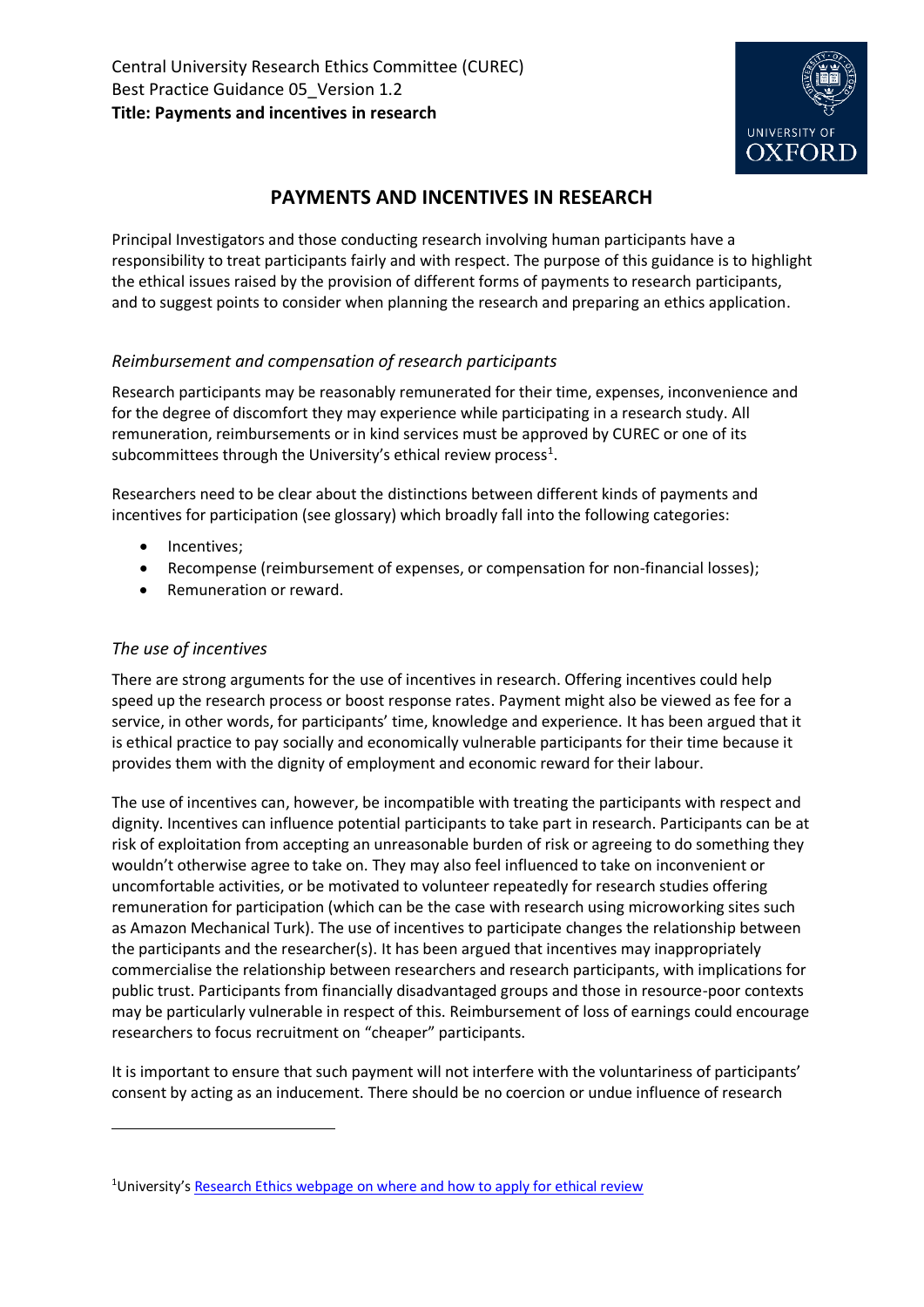participants to take part in the research. It is expected that compensation should be proportionate to the burden of the research on the participant and the duration of study involvement. Any use of incentives needs to be justified in the ethics application.

Factors to take into account when considering whether incentives might prompt someone to participate when they would not otherwise do so include:

- the welfare of the volunteer and of other closely concerned individuals;
- the potential threat to the common good (i.e. will this undermine other approaches to research/ bring research into disrepute?);
- the professional responsibilities of the researchers.

# *Context-specific considerations*

Any payments to participants should be be carefully considered in the contexts where they will be applied. If the participants' cultural background differs from that of the researchers, the local culture and practice should be taken into account. It may be helpful to draw on community advisory boards or to consult people from the cultural setting. When offering compensation for participants' time, national government guidelines may be useful. For example, Kenya has government guidelines on minimum wages for different work categories in specified urban vs rural settings. Researchers should also refer to OxTREC's *University medical research conducted outside the UK and the EU: a*  guide to applying for ethical review<sup>2</sup>and CUREC BPG 16 Ethical review of social science based research overseas<sup>3</sup> for further guidance. Where research is using an online platform to recruit participants, researchers should check whether the platform<sup>4</sup> they intend to use stipulates standard or minimum payment rates for taking part in research.

The source of the funding should also be taken into account. For research for an educational qualification, students who do not have the means to pay participants should not be put at a disadvantage. Any departmental guidance on this must also be followed.

If participants could be identifiable to others, e.g., finance staff or third parties processing payment for the research, this should be made clear to the participants beforehand, e.g., by including a sentence to this effect in the information sheet.

# *Research participant-specific considerations*

Particular consideration should be given in situations where there might be a power imbalance or if the participants are at risk or vulnerable. If participants cannot give informed consent themselves it is particularly important that consent is being given for the right reason and not for material benefit. If the research involves young people, consider whether payments should be made to parents/ guardians (e.g., for travel expenses) or what age-appropriate payments might be (e.g., a sticker or a certificate for young children). Reimbursing a group or institution for participating may be appropriate in some situations (e.g. book tokens for schools). Participants should be made aware of the possibility of payments affecting any benefits to which they would otherwise be entitled so that they are able to make an informed decision about whether or not to accept the payment.

1

<sup>2</sup> [Guide to applying to OxTREC](https://researchsupport.admin.ox.ac.uk/files/aguidetoapplyingtooxtrecpdf)

<sup>&</sup>lt;sup>3</sup> Best Practice Guidance 16 - [Ethical Review of Social Science-Based Research Conducted Outside the UK](https://researchsupport.admin.ox.ac.uk/files/bpg16ethicalreviewofsocial-sciencebasedresearchoverseasv10pdf)

<sup>4</sup> E.g., Prolific ha[s set rates](https://researcher-help.prolific.co/hc/en-gb/articles/360009223533-What-is-your-pricing-) for research participants.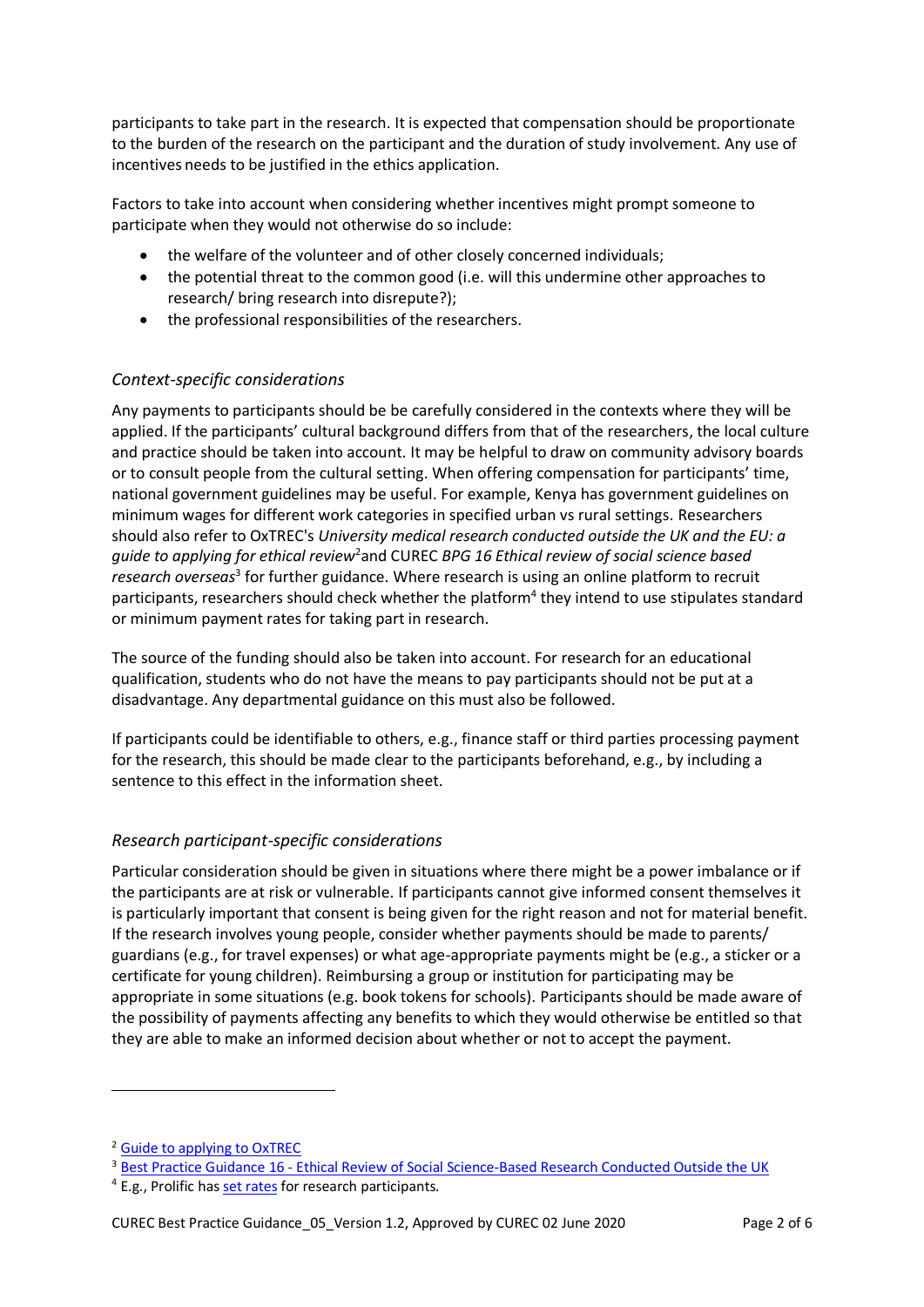Further guidance on reimbursing young people is provided within Approved Procedure 25, Noninvasive research methods with children<sup>5</sup>, and on reimbursing elites within BPG 03, Elite and expert interviewing<sup>6</sup>.

# *Advertising reimbursement or remuneration*

Consideration should be given to how and when participants are told about any recompense. Participant information sheets and recruitment materials should state that recompense will be made so that potential participants are not discouraged from participating by the associated costs. As a general rule, recruitment material should not state the value. However, if this is necessary (e.g. it is a requirement of a third-party recruiter), advertisements must not emphasise the value of the payment (for example, through the use of formatting).

## *Course credits for research participation*

Within the University of Oxford, a few departments, including the Department of Experimental Psychology (under their research Participation Scheme), offer undergraduate course credits for participation in research. The British Psychological Society (BPS) code of Human Research Ethics outlines the ethical rationale for student participation in research:

"Participation by students in psychological research provides them with valuable experience, not just with methodology but also with the ethics problems that can arise when carrying out experiments and other forms of research. Indeed, it can be argued that it is unethical for psychology students or graduates to carry out research with others unless they have been willing to participate, and have had experience of participation in such research themselves."

There must be valid informed consent and no coercion in the recruitment of student participants. As such, any departments that intend to offer course credits must:

- Offer a wide range of studies, such that students are not obliged to participate in a particular study if they do not wish to do so.
- Offer an alternative (such as a practical course and exam of equivalent duration) aimed at helping the student make up their knowledge deficit regarding research and research ethics.
- Allow all students to participate in any study offered in that department, whether or not they would normally meet exclusion criteria, provided this does not put the participant at risk. For example, a left-handed participant may take part in research intended only for those who are right-handed, but a pregnant student may not take part in a study where pregnancy is one of the exclusion criteria. This is to ensure that they are not denied the educational experience allowed to other students who meet the criteria for inclusion.
- Make allowances for students who are unable to complete the specified number of hours on medical grounds.

Any decision to adopt the offer of course credits must be made by the Department/ faculty concerned, not by individual researchers.

**.** 

<sup>5</sup> [CUREC Approved Procedures](https://researchsupport.admin.ox.ac.uk/governance/ethics/resources/ap)

<sup>6</sup> [Best Practice Guidance documents](https://researchsupport.admin.ox.ac.uk/governance/ethics/resources/bpg)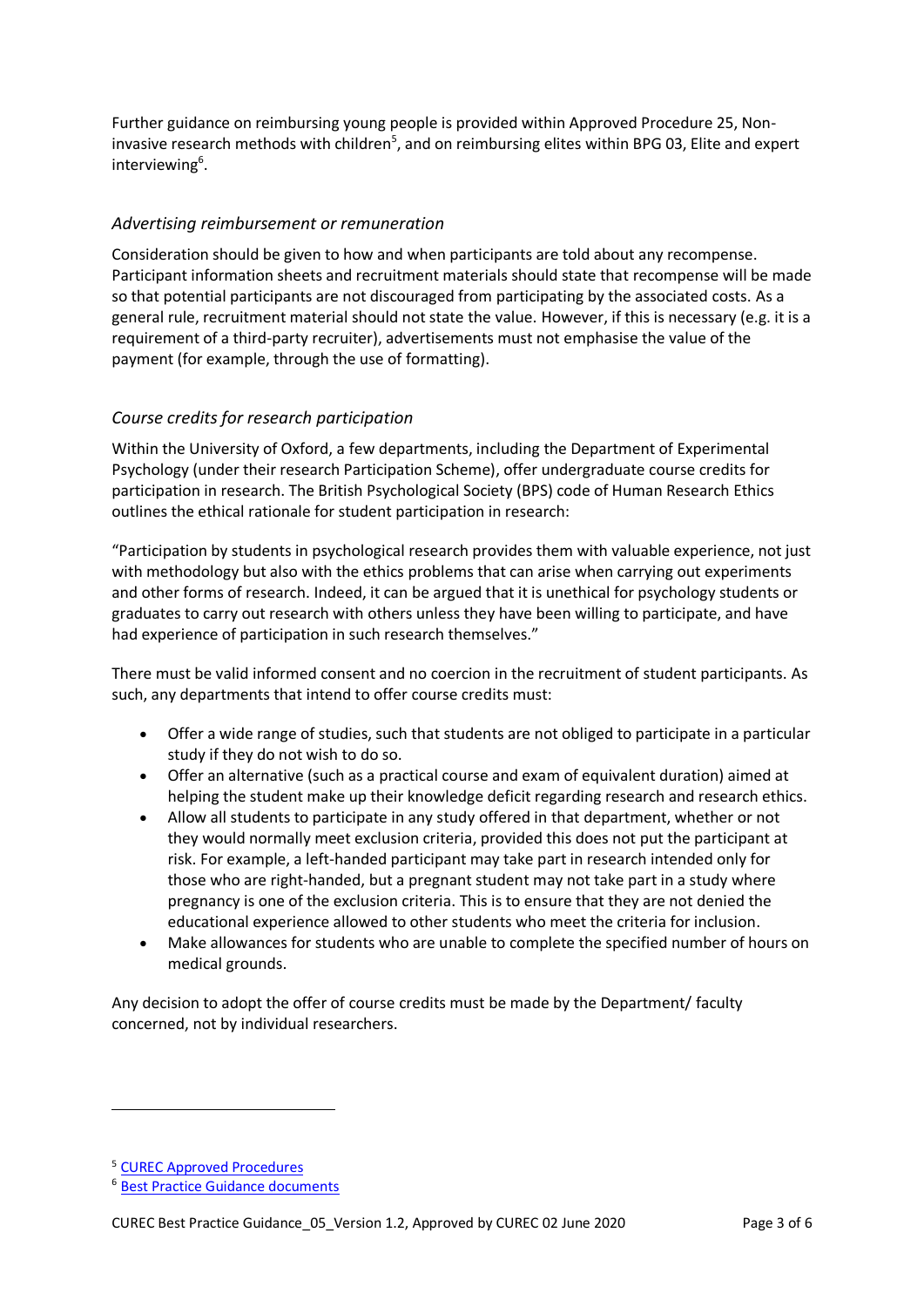The number of course credits offered per study should be commensurate with the time spent in taking part in the study. Students in the Department of Experimental Psychology receive one credit per 15 minutes of participation.

## *Summary*

Given the ethical concerns surrounding payment for research participation, the following points should be considered where reimbursement, compensation or remuneration is provided (in cash, vouchers, goods or access to support services):

- Project-specific guidelines should be developed for when and how payment is made, including for what should happen if a participant withdraws.
- For some types of research, compensation rates/ types may already be standardised in the local setting.
- A clear and explicit justification for paying participants should be provided, including for how much will be paid, for any differences in the amounts paid to participants, and for how this is appropriate to the cultural context.
- The form of recompense. Cash payments can have implications in terms of, for example, participants' benefit payments or identifiability (if a record of the payment is needed). Concerns about what any cash paid may then be used for should be weighed against the need to respect participants' autonomy and avoid paternalism. Vouchers may be preferable in many situations. An alternative option is offering entry into a prize draw<sup>7</sup> or a nonfinancial benefit, particularly one that is appropriate to the nature of the research.
- How and when to tell participants about the payments.
- How to record the reimbursements made.
- Careful consideration should be given to any cases where there is concern that people are primarily consenting because of the payment offered and not because they wish to take part.

It is important that any payments used in research are suited to context of the research project. Participants should be treated fairly and with dignity. Any payment must not override the principles of freely given and fully informed consent.

#### *Examples*

**.** 

Below are some examples of acceptable and unacceptable payments and incentives.

The following would normally be **appropriate**:

- Providing young children with a pack of stickers or a certificate for participation in an observational study.
- Providing young people aged 13-18 years (who have been recruited outside the school environment) with a £15 cinema/ shopping voucher for participation in a 4-hour focus group (or, outside the UK, financial and cultural equivalent).
- Providing schools/ colleges with a reward in kind (e.g. books/ equipment) for recruiting students into your study.

<sup>7</sup> Prize draws must be conducted within [the requirements of the Gambling Act \(2005\).](https://www.gamblingcommission.gov.uk/PDF/quick-guides/Prize-competitions-and-free-draws-quick-guide.pdf)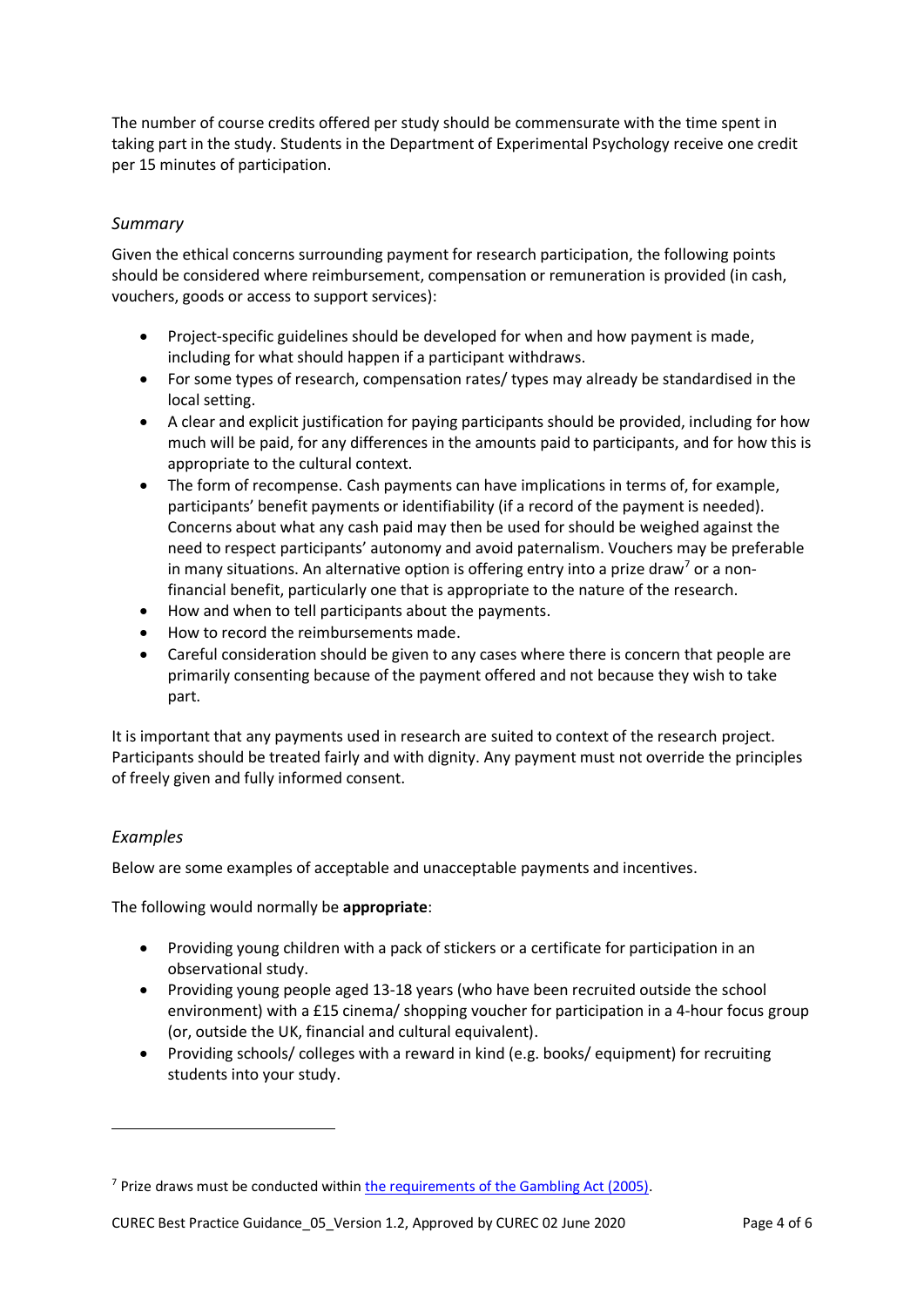- Providing pregnant women and young mothers with a £20 voucher for a baby shop for attending a focus group to discuss their experiences of antenatal services (or, outside the UK, financial and cultural equivalent).
- Providing refreshments to focus group members while they are taking part in a focus group.

The following are examples of the sorts of payment that would normally be **inappropriate**:

- Providing young people 13-18 years old (who have been recruited outside the school environment) with a £5 book voucher (UK example) for participation in a 4 hour focus group. This is a poor recompense for time spent and also constrains their purchasing choices.
- Providing cigarettes to participants taking part in smoking research. Even if participants request this, there are no cases where this would be considered acceptable.
- Providing alcohol. There are no cases where alcohol should be used as reimbursement or recompense.
- Providing potential participants with access to professional advice/ services in return for participation, e.g. offering prisoners free legal advice in return for participation. If you are in the position to be able to give a vulnerable group access to a desired commodity for free, then you should offer this to all members of the group that you are recruiting from. In this case it would be permissible to give participants and non-participants the contact details of free services, but not to act as a broker for access.

#### *Glossary*

**Incentive**: Something that motivates or encourages someone to do something.

**Recompense**: A general term for payment made to a person in recognition of losses they have incurred, material or otherwise. In this guidance, reimbursement of expenses and compensation are both types of recompense.

- A **Reimbursement**: Payment to a person to cover expenses actually incurred in the act of participation, such as travel expenses, meals and lost earnings. Reimbursement returns the person to the same financial position they would have occupied had they not participated, and does not enrich the participant in any way.
- B **Compensation**: Payment to a person in recognition of non-financial losses they have incurred through participating in research, such as time, inconvenience and discomfort.

**Remuneration or reward**: Material advantage gained by a person as a result of participating in the research, where this is calculated as a wage or equivalent.

## *Further guidance*

OxTREC's University medical research conducted outside the UK and the EU: [a guide to applying for](https://researchsupport.admin.ox.ac.uk/files/aguidetoapplyingtooxtrecpdf)  [ethical review](https://researchsupport.admin.ox.ac.uk/files/aguidetoapplyingtooxtrecpdf)

#### University [of Oxford Anti-Bribery Policy](https://compliance.admin.ox.ac.uk/anti-bribery-policy)

ESRC Framework for research ethics: [guidance on voluntary participation and coercion](https://esrc.ukri.org/funding/guidance-for-applicants/research-ethics/frequently-raised-questions/what-does-it-mean-that-participation-should-be-voluntary-and-free-from-coercion)